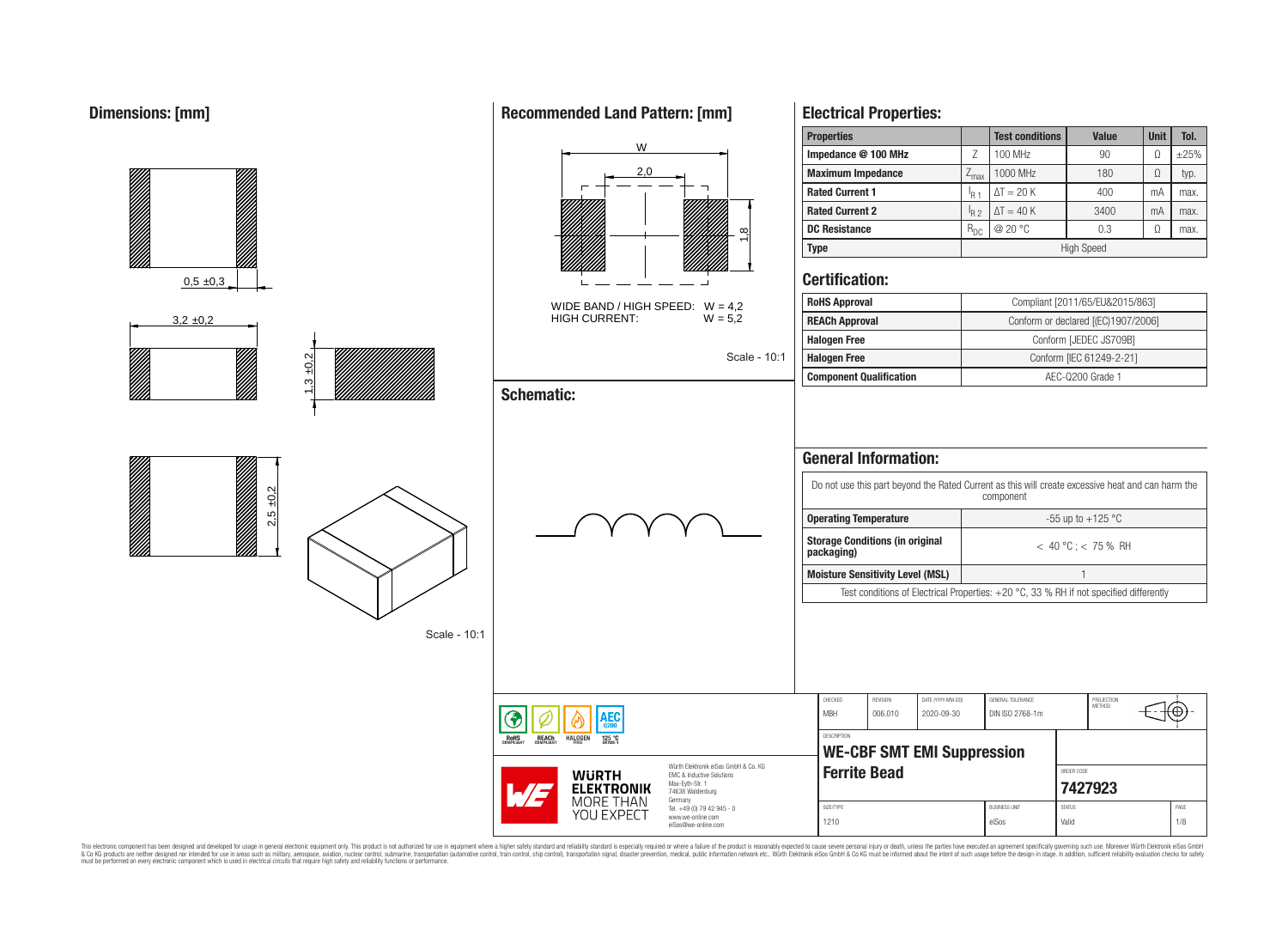# **Typical Impedance Characteristics:**



This electronic component has been designed and developed for usage in general electronic equipment only. This product is not authorized for subserved requipment where a higher selection equipment where a higher selection

**Derating Curve:**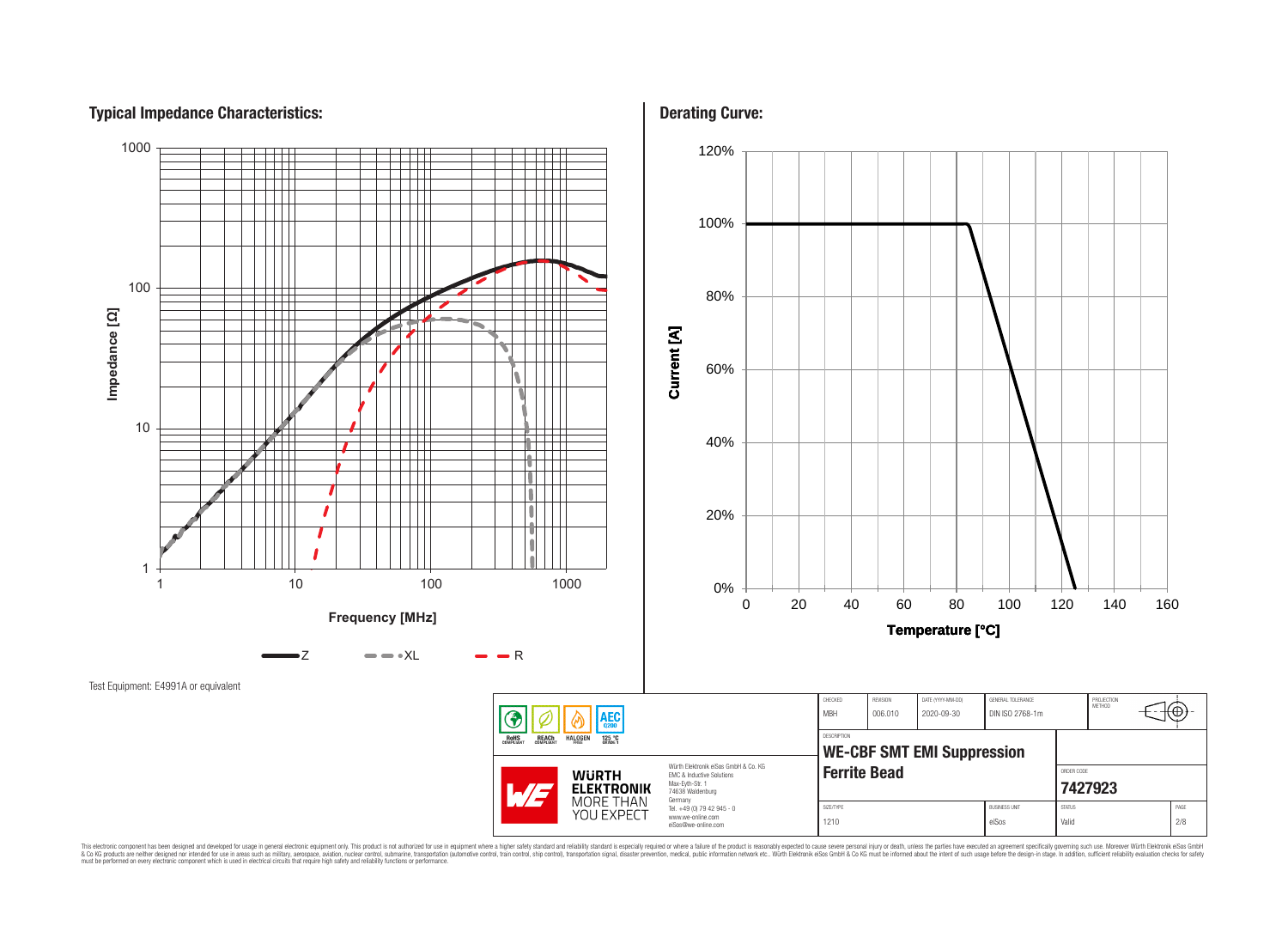# **Packaging Specification - Tape: [mm]**

**Packaging Specification - Reel: [mm]**



This electronic component has been designed and developed for usage in general electronic equipment only. This product is not authorized for use in equipment where a higher safely standard and reliability standard si espec & Ook product a label and the membed of the seasuch as marked and as which such a membed and the such assume that income in the seasuch and the simulation and the such assume that include to the such a membed and the such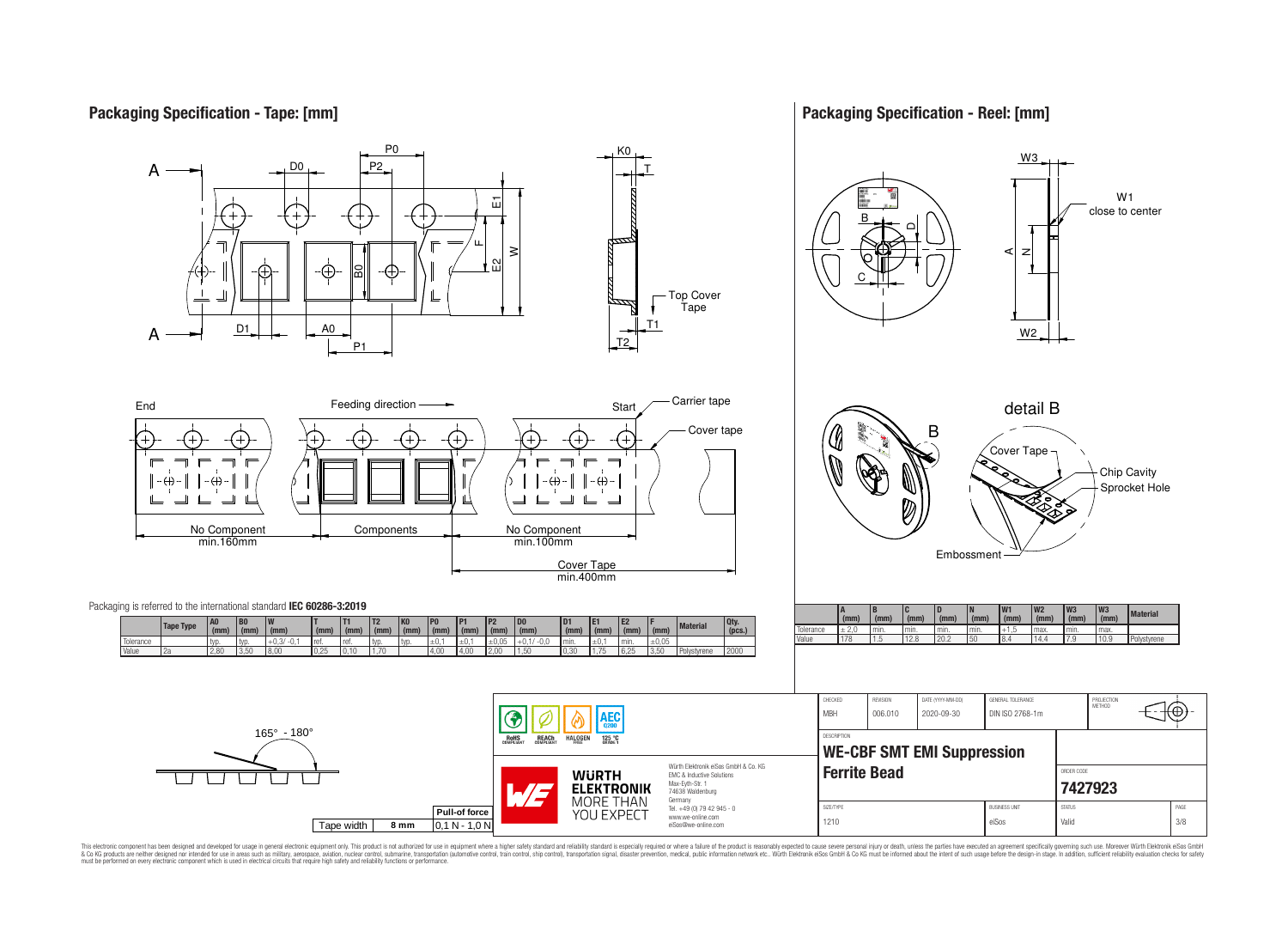

This electronic component has been designed and developed for usage in general electronic equipment only. This product is not authorized for subserved requipment where a higher selection equipment where a higher selection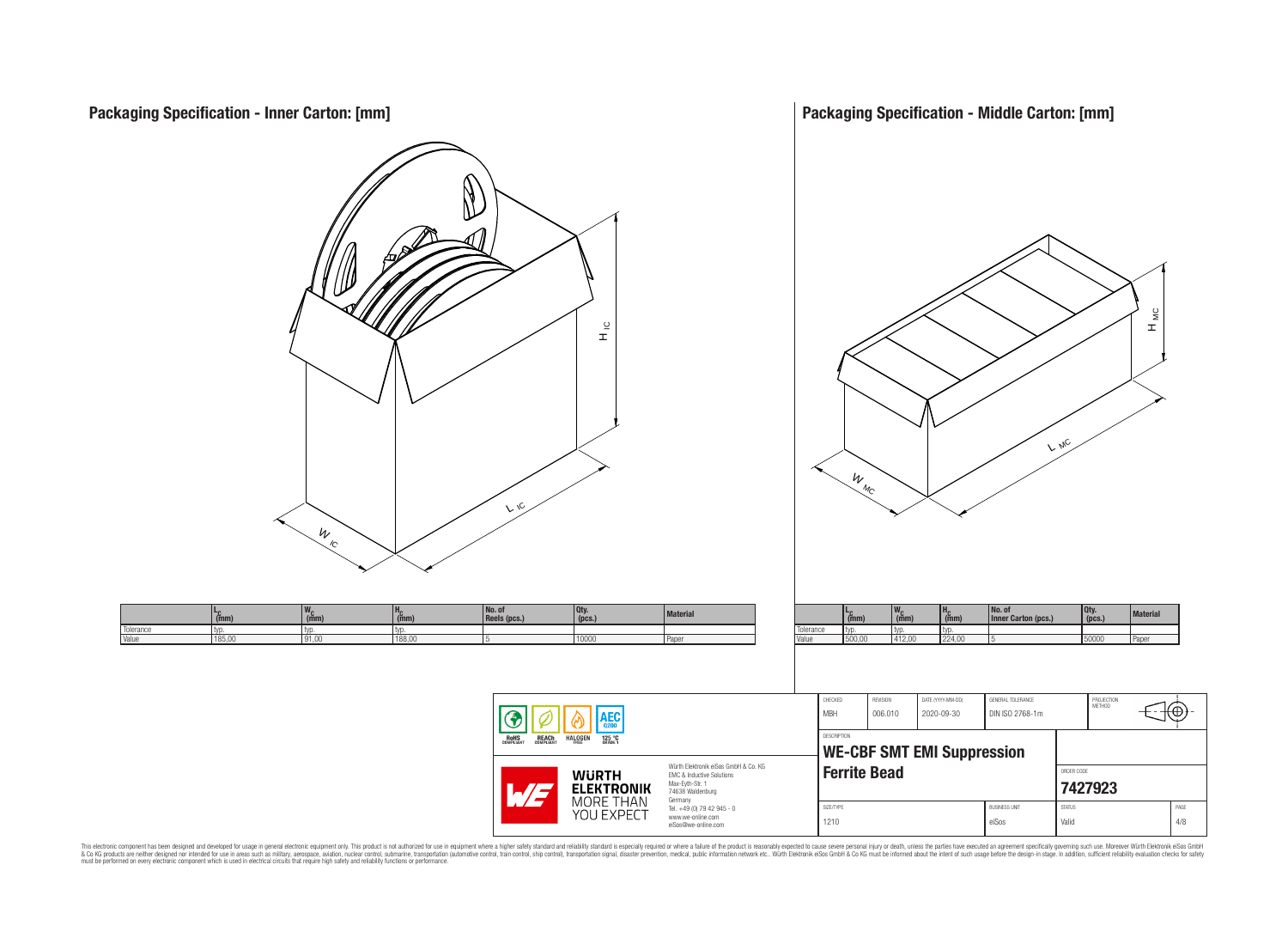| $\frac{W_{c}}{C}$                                                                                                                                 | $\mathop{\mathbb{L}}\limits^{\circ}$<br>V <sub>C</sub>                                                                                                                                                                                                                                    |                                                                                                                                                                    |                                      |                                               |                                       |
|---------------------------------------------------------------------------------------------------------------------------------------------------|-------------------------------------------------------------------------------------------------------------------------------------------------------------------------------------------------------------------------------------------------------------------------------------------|--------------------------------------------------------------------------------------------------------------------------------------------------------------------|--------------------------------------|-----------------------------------------------|---------------------------------------|
| $w_c$ <sub>(mm)</sub><br>$H_C$ <sub>(mm)</sub><br>$L_{\text{C}}$ (mm)<br>Tolerance<br>typ.<br>typ.<br>typ.<br>Value<br>445,00<br>395,00<br>210,00 | No. of<br>Medium Carton (pcs.)<br>Qty.<br>(pcs.)<br>Material<br>100000<br>Paper                                                                                                                                                                                                           |                                                                                                                                                                    |                                      |                                               |                                       |
|                                                                                                                                                   | $  \circledast$<br>AEC <sub>q200</sub><br>ၑ<br><b>ROHS</b><br>COMPLIANT<br>REACH HALOGEN<br>125 °C<br>Würth Elektronik eiSos GmbH & Co. KG<br><b>WÜRTH<br/>ELEKTRONIK</b><br>MORE THAN<br>YOU EXPECT<br>EMC & Inductive Solutions<br>Max-Eyth-Str. 1<br>74638 Waldenburg<br>WE<br>Germany | ${\sf CHECKED}$<br>REVISION<br>DATE (YYYY-MM-DD)<br><b>MBH</b><br>006.010<br>2020-09-30<br>DESCRIPTION<br><b>WE-CBF SMT EMI Suppression</b><br><b>Ferrite Bead</b> | GENERAL TOLERANCE<br>DIN ISO 2768-1m | PROJECTION<br>METHOD<br>ORDER CODE<br>7427923 | 3@                                    |
|                                                                                                                                                   | Tel. +49 (0) 79 42 945 - 0<br>www.we-online.com<br>eiSos@we-online.com                                                                                                                                                                                                                    | SIZE/TYPE<br>1210                                                                                                                                                  | <b>BUSINESS UNIT</b><br>eiSos        | STATUS<br>Valid                               | $\ensuremath{\mathsf{PAGE}}$<br>$5/8$ |

This electronic component has been designed and developed for usage in general electronic equipment only. This product is not authorized for subserved requipment where a higher selection equipment where a higher selection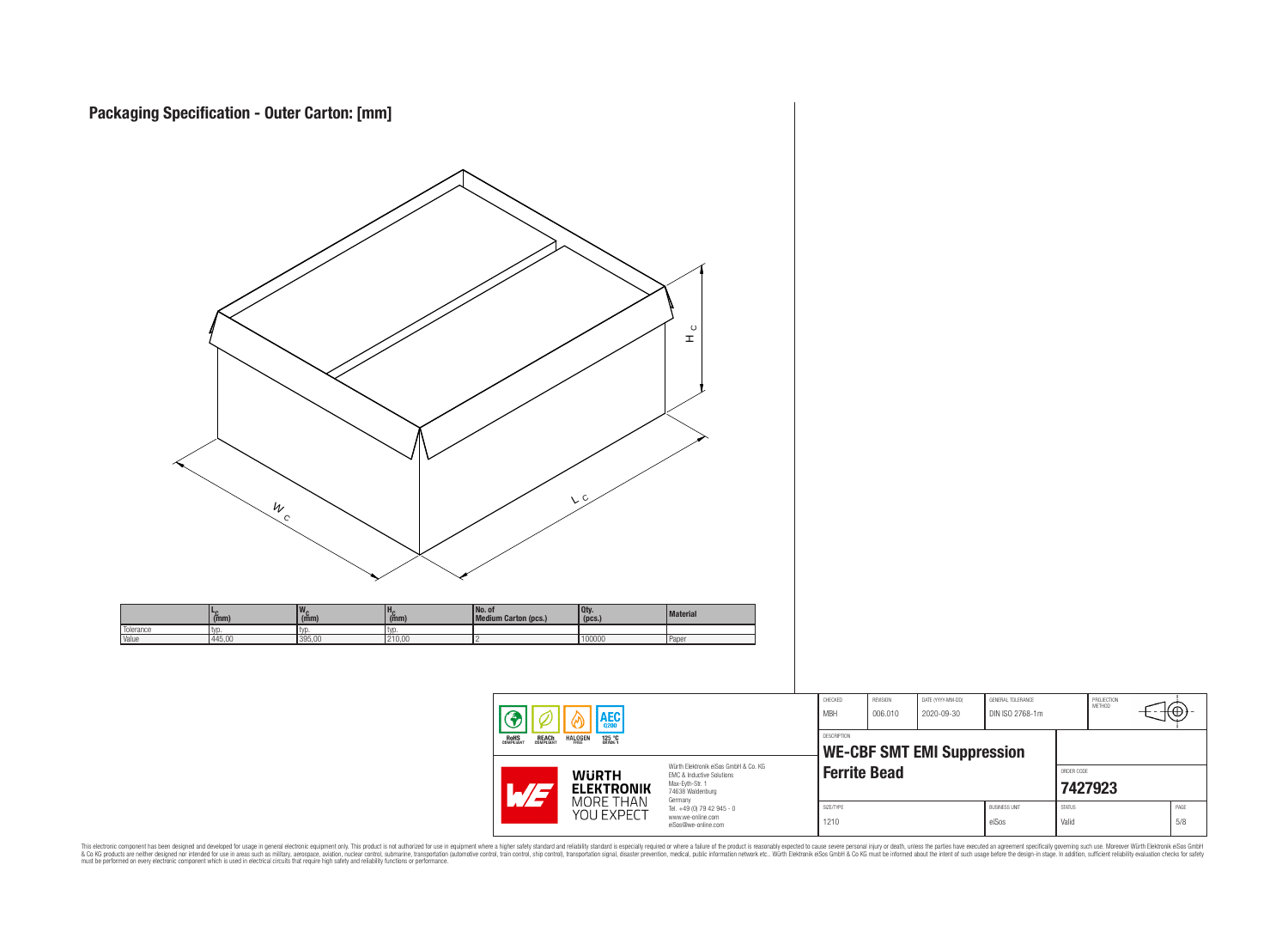# **Classification Reflow Profile for SMT components:**



# **Classification Reflow Soldering Profile:**

| <b>Profile Feature</b>                              |                    | <b>Value</b>                     |
|-----------------------------------------------------|--------------------|----------------------------------|
| <b>Preheat Temperature Min</b>                      | s min              | 150 °C                           |
| <b>Preheat Temperature Max</b>                      | <sup>I</sup> s max | 200 °C                           |
| Preheat Time $t_s$ from $T_{s min}$ to $T_{s max}$  | t,                 | $60 - 120$ seconds               |
| Ramp-up Rate $(T_1$ to $T_p)$                       |                    | $3^{\circ}$ C/ second max.       |
| <b>Liquidous Temperature</b>                        | Ч.                 | 217°C                            |
| Time t <sub>i</sub> maintained above T <sub>1</sub> | t,                 | 60 - 150 seconds                 |
| Peak package body temperature                       | ۱ņ                 | $T_p \leq T_c$ , see Table below |
| Time within 5°C of actual peak<br>temperature       | <sup>L</sup> p     | $20 - 30$ seconds                |
| Ramp-down Rate $(T_p$ to $T_1$ )                    |                    | $6^{\circ}$ C/ second max.       |
| Time 25°C to peak temperature                       |                    | 8 minutes max.                   |

refer to IPC/ JEDEC J-STD-020E

# **Package Classification Reflow Temperature (T<sup>c</sup> ):**

| <b>Properties</b>                                                    | Volume mm <sup>3</sup><br>< 350 | Volume mm <sup>3</sup><br>350-2000 | Volume mm <sup>3</sup><br>>2000 |
|----------------------------------------------------------------------|---------------------------------|------------------------------------|---------------------------------|
| <b>PB-Free Assembly   Package Thickness  </b><br>$< 1.6$ mm          | 260 °C                          | 260 °C                             | 260 °C                          |
| <b>PB-Free Assembly   Package Thickness  </b><br>$1.6$ mm $- 2.5$ mm | 260 °C                          | 250 °C                             | 245 °C                          |
| <b>PB-Free Assembly   Package Thickness  </b><br>$>2.5$ mm           | 250 °C                          | 245 °C                             | 245 °C                          |

refer to IPC/ JEDEC J-STD-020E

| AEC                                                                               |                                                                                                                                                                 | CHECKED<br><b>MBH</b>   | <b>REVISION</b><br>006.010                                             | DATE (YYYY-MM-DD)<br>2020-09-30   | GENERAL TOLERANCE<br>DIN ISO 2768-1m |  | PROJECTION<br>METHOD          | ΨΨ,                    |         |             |
|-----------------------------------------------------------------------------------|-----------------------------------------------------------------------------------------------------------------------------------------------------------------|-------------------------|------------------------------------------------------------------------|-----------------------------------|--------------------------------------|--|-------------------------------|------------------------|---------|-------------|
| <b>HALOGEN</b><br><b>ROHS</b><br>COMPLIANT<br><b>REACH</b><br>COMPLIANT<br>125 °C |                                                                                                                                                                 | DESCRIPTION             |                                                                        | <b>WE-CBF SMT EMI Suppression</b> |                                      |  |                               |                        |         |             |
|                                                                                   | Würth Flektronik eiSos GmbH & Co. KG<br><b>WURTH</b><br><b>EMC &amp; Inductive Solutions</b><br>Max-Eyth-Str. 1<br><b>ELEKTRONIK</b><br>.71<br>74638 Waldenburg |                         | Germany                                                                | <b>Ferrite Bead</b>               |                                      |  |                               | ORDER CODE             | 7427923 |             |
|                                                                                   |                                                                                                                                                                 | MORE THAN<br>YOU EXPECT | Tel. +49 (0) 79 42 945 - 0<br>www.we-online.com<br>eiSos@we-online.com | SIZE/TYPE<br>1210                 |                                      |  | <b>BUSINESS UNIT</b><br>eiSos | <b>STATUS</b><br>Valid |         | PAGE<br>6/8 |

This electronic component has been designed and developed for usage in general electronic equipment only. This product is not authorized for subserved requipment where a higher selection equipment where a higher selection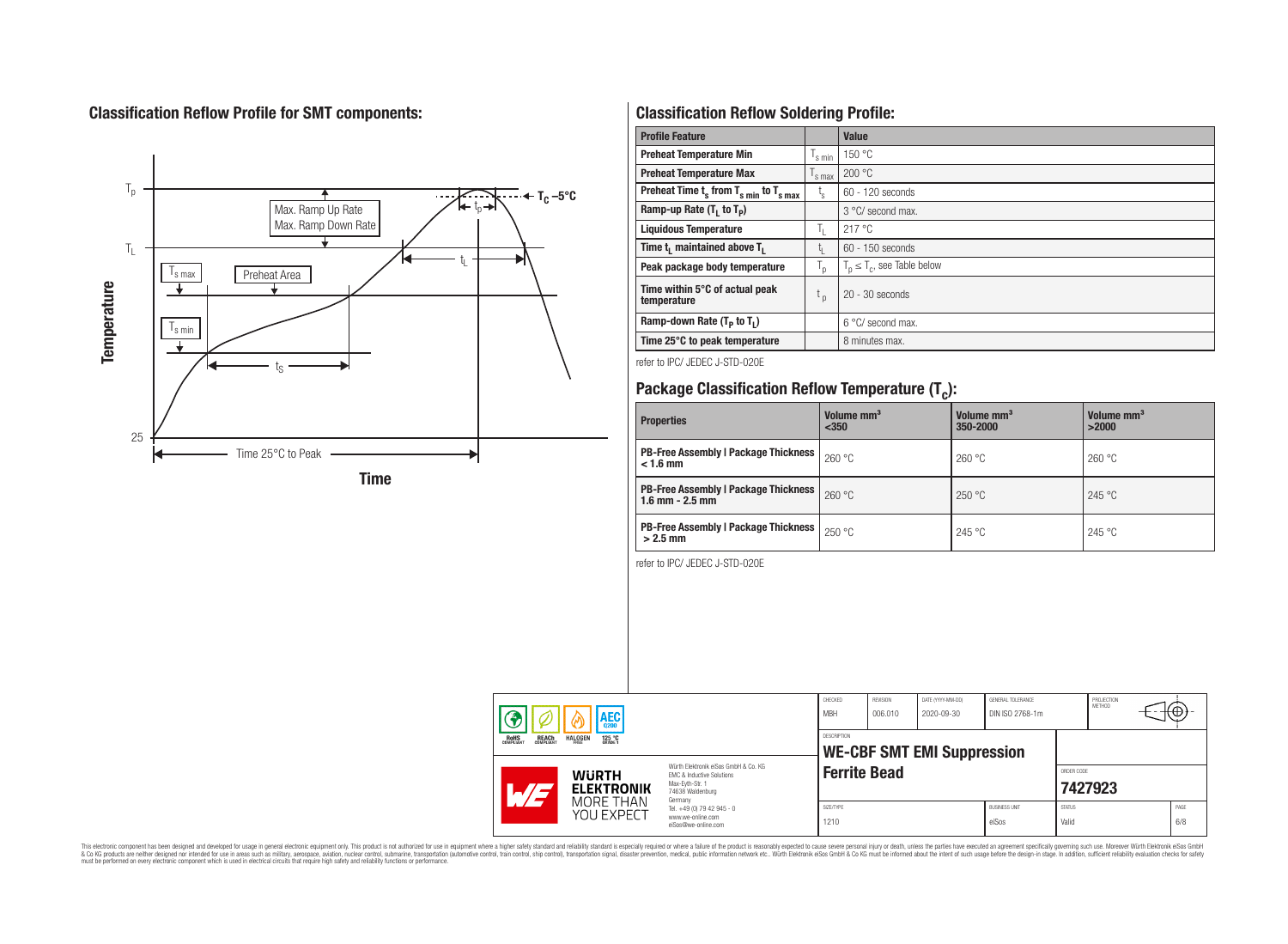# **Cautions and Warnings:**

## **The following conditions apply to all goods within the product series of WE-CBF of Würth Elektronik eiSos GmbH & Co. KG:**

#### **General:**

- This electronic component is designed and manufactured for use in general electronic equipment.
- Würth Elektronik must be asked for written approval (following the PPAP procedure) before incorporating the components into any equipment in fields such as military, aerospace, aviation, nuclear control, submarine, transportation (automotive control, train control, ship control), transportation signal, disaster prevention, medical, public information network, etc. where higher safety and reliability are especially required and/or if there is the possibility of direct damage or human injury.
- Electronic components that will be used in safety-critical or high-reliability applications, should be pre-evaluated by the customer.
- The component is designed and manufactured to be used within the datasheet specified values. If the usage and operation conditions specified in the datasheet are not met, the component may be damaged or dissolved.
- Do not drop or impact the components, the component may be damaged.
- Würth Elektronik products are qualified according to international standards, which are listed in each product reliability report. Würth Elektronik does not warrant any customer qualified product characteristics beyond Würth Elektroniks' specifications, for its validity and sustainability over time.
- The responsibility for the applicability of the customer specific products and use in a particular customer design is always within the authority of the customer. All technical specifications for standard products also apply to customer specific products.

## **Product specific:**

#### **Soldering:**

- The solder profile must comply with the technical product specifications. All other profiles will void the warranty. Wave soldering is allowed for components bigger than 0805 after evaluation and approval.
- All other soldering methods are at the customers' own risk.

## **Cleaning and Washing:**

• Washing agents used during the production to clean the customer application might damage or change the characteristics of the wire insulation, marking or plating. Washing agents may have a negative effect on the long-term functionality of the product.

## **Potting:**

• If the product is potted in the customer application, the potting material might shrink or expand during and after hardening. Shrinking could lead to an incomplete seal, allowing contaminants into the core. Expansion could damage the components. We recommend a manual inspection after potting to avoid these effects.

#### **Storage Conditions:**

- A storage of Würth Elektronik products for longer than 12 months is not recommended. Within other effects, the terminals may suffer degradation, resulting in bad solderability. Therefore, all products shall be used within the period of 12 months based on the day of shipment.
- Do not expose the components to direct sunlight.<br>• The storage conditions in the original packaging
- The storage conditions in the original packaging are defined according to DIN EN 61760-2.
- The storage conditions stated in the original packaging apply to the storage time and not to the transportation time of the components.

#### **Packaging:**

• The packaging specifications apply only to purchase orders comprising whole packaging units. If the ordered quantity exceeds or is lower than the specified packaging unit, packaging in accordance with the packaging specifications cannot be ensured.

#### **Handling:**

- Violation of the technical product specifications such as exceeding the nominal rated current will void the warranty.
- The temperature rise of the component must be taken into consideration. The operating temperature is comprised of ambient temperature and temperature rise of the component.The operating temperature of the component shall not exceed the maximum temperature specified.

These cautions and warnings comply with the state of the scientific and technical knowledge and are believed to be accurate and reliable. However, no responsibility is assumed for inaccuracies or incompleteness.

| AEC<br><b>REACH</b><br>COMPLIANT<br>ROHS<br>COMPLIANT<br><b>HALOGEN</b><br>125 °C<br>GRADE 1                                                             |                         | CHECKED<br><b>MBH</b>                                                             | REVISION<br>006.010 | DATE (YYYY-MM-DD)<br>2020-09-30 | GENERAL TOLERANCE<br>DIN ISO 2768-1m |                               | PROJECTION<br>METHOD   |  | ₩ |             |
|----------------------------------------------------------------------------------------------------------------------------------------------------------|-------------------------|-----------------------------------------------------------------------------------|---------------------|---------------------------------|--------------------------------------|-------------------------------|------------------------|--|---|-------------|
|                                                                                                                                                          |                         | <b>DESCRIPTION</b><br><b>WE-CBF SMT EMI Suppression</b>                           |                     |                                 |                                      |                               |                        |  |   |             |
| Würth Elektronik eiSos GmbH & Co. KG<br><b>WURTH</b><br><b>EMC &amp; Inductive Solutions</b><br>Max-Eyth-Str. 1<br><b>ELEKTRONIK</b><br>74638 Waldenburg |                         | <b>Ferrite Bead</b>                                                               |                     |                                 |                                      | ORDER CODE                    | 7427923                |  |   |             |
|                                                                                                                                                          | MORE THAN<br>YOU EXPECT | Germany<br>Tel. +49 (0) 79 42 945 - 0<br>www.we-online.com<br>eiSos@we-online.com | SIZE/TYPE<br>1210   |                                 |                                      | <b>BUSINESS UNIT</b><br>eiSos | <b>STATUS</b><br>Valid |  |   | PAGE<br>7/8 |

This electronic component has been designed and developed for usage in general electronic equipment only. This product is not authorized for use in equipment where a higher safety standard and reliability standard si espec & Ook product a label and the membed of the seasuch as marked and as which such a membed and the such assume that income in the seasuch and the simulation and the such assume that include to the such a membed and the such